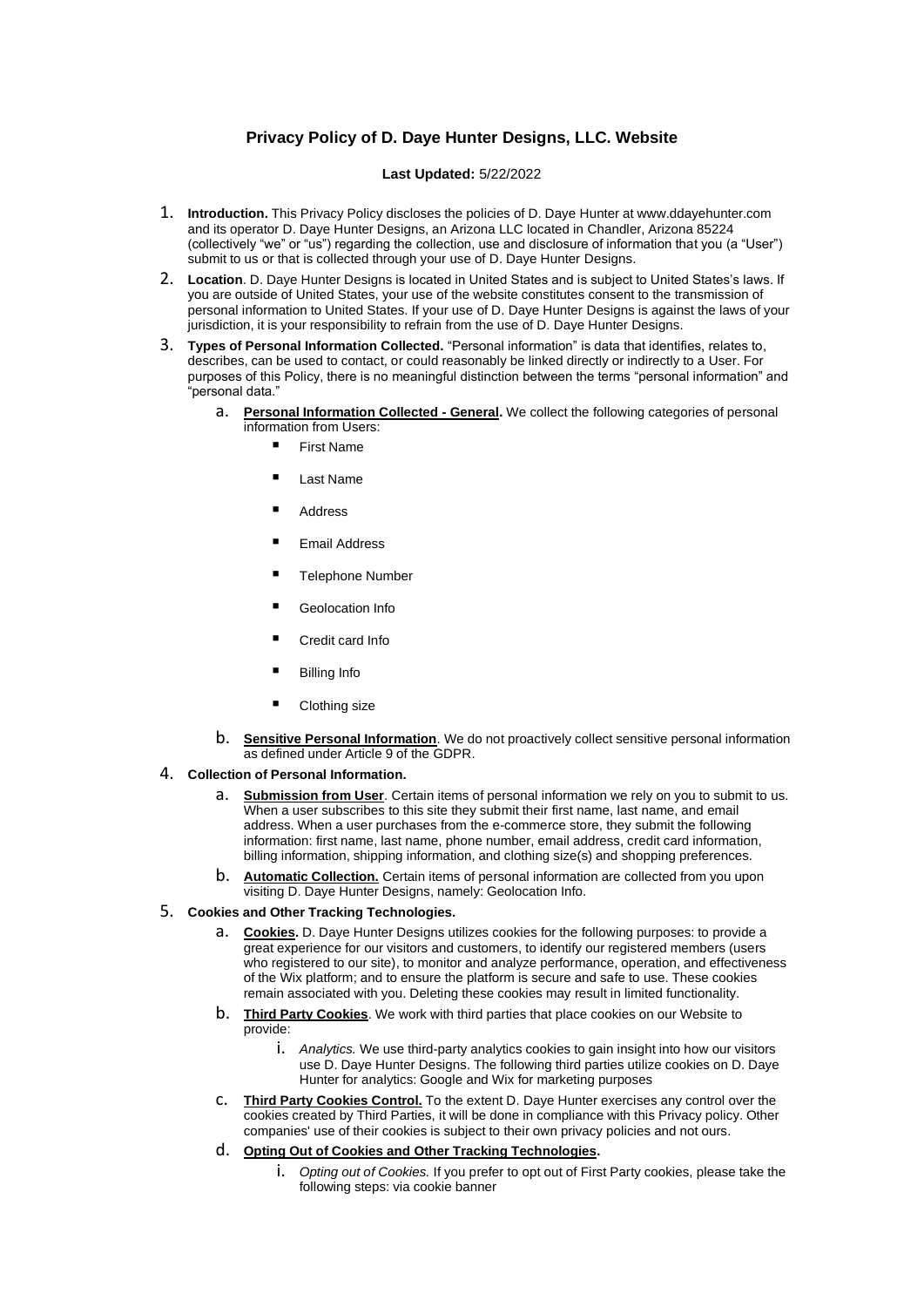- ii. *Opting out of Third Party Cookies.*To opt out of third party cookies, refer to the methods they have posted on their individual websites.
- 6. **Processing Bases.** Pursuant to Art. 6 of the GDPR, we rely on the following legal bases to process your personal information:
	- a. **User Consent:** When you give permission to process your personal information.
	- b. **Performance of Contract.** We process your personal information to adequately perform the contract that we have with you, such as retaining your information to effectively receive and forward mail.
	- c. **Legal Obligations.** We process your personal information to comply with legal obligations to which we are subject, such as tax obligations, and when we are obliged to comply with lawful requests from competent authorities such as law enforcement.
	- d. **Protect Vital Interests.** We carry out the processing of your personal information pursuant to the protection of vital interests.
	- e. **Legitimate Interests**. Provided that such processing does not outweigh your rights and freedoms, we carry out the processing of your data to perform our business operations.
- 7. **Use of Personal Information.** In general, we use your personal information to:
	- a. Process your order;
	- b. Communicate with you regarding your order, your account, the use of our products or services, or otherwise provide customer service;
	- c. Maintain your account and keep track of any purchases made by you;
	- d. Personalize your experience on the Website;
	- e. Send you marketing communications about services and products offered by D. Daye Hunter, D. Daye Hunter Designs and affiliate companies of D. Daye Hunter Designs, as permitted by law;
	- f. Improve our website, your personal information may be analyzed to search for patterns which may help improve the overall website experience;
	- g. Improve the customer service we provide, your personal information may be used for review and quality control purposes:
	- h. Authenticate your credit or debit card account information;
	- i. Create de-identified personal inforamtion to be used by us; and
	- j. Use for any other reason you consent to.
- 8. **Electronic Communications.** Consistent with this Privacy Policy and as is permitted by applicable law, we may communicate with you via electronic messages, including email. We receive notice when you open an email or click a link within a marketing email..
- 9. **Disclosure of Personal Information to Third-Parties.** We disclose the personal information we collect (or otherwise generate or obtain) for the following purposes:
	- a. **In the event of a corporate transaction.** We may disclose or transfer your information to a third party if we sell, transfer, divest, or disclose all or a portion of our business or assets to another company in connection with or during negotiation of any merger, financing, acquisition, bankruptcy, dissolution, transaction, or proceeding.
	- b. **Use to protect against, investigate and deter fraudulent activity.** When necessary, your personal information may be disclosed to third parties for the purpose of protecting against, investigating and deterring fraudulent, as well as unauthorized or illegal, activity.
	- c. **Defend our legal rights**. To protect and defend the legal rights of D. Daye Hunter Designs, LLC., and D. Daye Hunter Design's employees, we may disclose your personal information. We may also require your personal information to defend against legal claims, or to establish our legal rights.
	- d. **To comply with and as required by law.** We may disclose your personal information to government authorities or other relevant third parties in order to comply with applicable legal requirements, judicial proceedings, court orders, subpoenas, legal process, or lawful requests from governmental authorities.
	- e. **At your request.** We also share your information as directed or requested by you, or subject to your consent. In some circumstances, you may have the right to opt-out or object to our sharing of your information with certain third parties.
- 10. **The Ability of Others to View Your Information.** When you use the Website, certain information you post or provide on the publicly available portions of the Website may become publicly available and may be collected and used by others, including people outside of the control of the Website. We have no obligations with respect to any information that you post to publicly available parts of the Website.
- 11. **Security.** We have implemented commercially reasonable safeguards to provide adequate protection for the storage and transfer of your Personal Information. Despite the measures we have taken, we cannot guarantee that your personal information will only be accessed by authorized parties. We are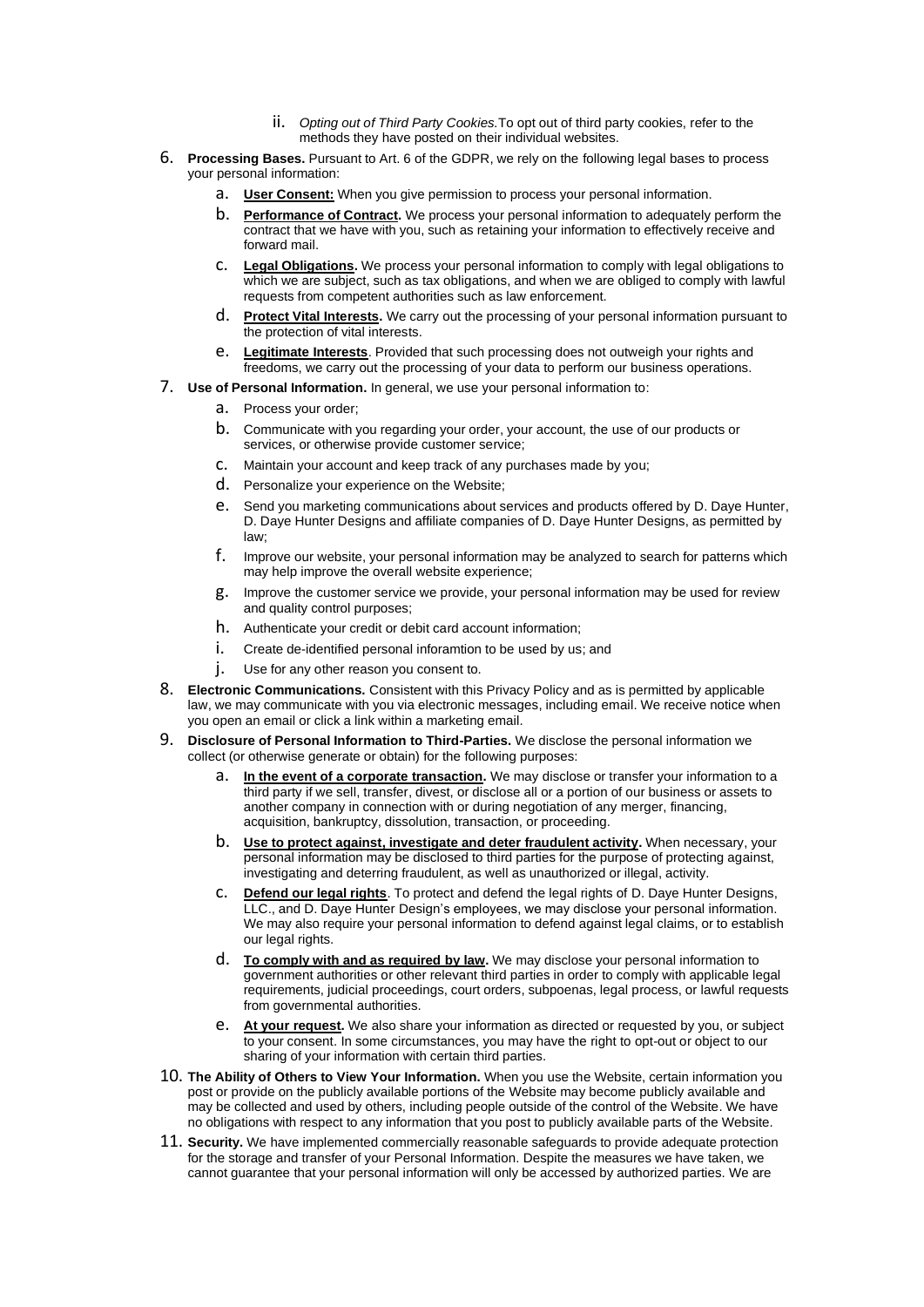not responsible for third parties that circumvent the safeguards we have put in place. We will notify you if we become aware of unauthorized access of your personal information..

- 12. **Retention of Personal Information**. Unless there is something in this Policy to the contrary, we may retain your personal information for as long as your account is active and for a period of time thereafter to allow you to re-activate your account without loss of information. We may also retain your personal information as necessary to comply with legal requirements and obligations, defend our rights, resolve conflicts, improve our website, address complaints, and enforce contracts.
- 13. **Storage of Credit Card Information.** We do not store your credit card or debit card information ourselves. We do not access such information for other purposes without your permission. While credit or debit card information is safeguarded through our third-party service provider, no method of electronic storage is 100% and we cannot guarantee its absolute security. When your credit or debit card account information is being transmitted through our Website, it will be protected by security protocols..
- 14. **Third Party Links.** D. Daye Hunter Designs may contain links to other sites that are not owned or controlled by D. Daye Hunter Designs, LLC. We are not responsible for the privacy practices or the content of such other websites and this Privacy Policy does not apply to any other sites. We make no representation regarding the privacy practices of any other sites regardless of whether we advertise on those sites or provide a link to those sites from our Website.
- 15. **California Consumer Privacy Act Notice.** D. Daye Hunter has not disclosed or sold the personal information of California residents in the past 12 months. D. Daye Hunter has no intention of disclosing or selling the personal information of California Residents in the next 12 months.
- 16. **Your Choices and Rights**
	- a. **General.** You may choose not to provide some of the personal information described above. Please note, however, that many of our services require some personal information to operate, so if you choose not to provide the personal information necessary to operate and provide you with a particular service or feature of that service, you may not be able to use that service or feature.

#### b. **Rights Under the GDPR.**

- i. *Generally*. Users that reside in the European Union, Iceland, Lichtenstein, Norway, Switzerland, or the United Kingdom have the following rights:
	- 1. The Right to Access;
	- 2. The Right to Rectification;
	- 3. The Right to Erasure;
	- 4. The Right to Restrict Processing;
	- 5. The Right to Object to Processing;
	- 6. The Right to Data Portability;
- ii. *Exercising GDPR Rights.* If you reside in one of the countries above and wish to exercise your rights, you may contact us.
	- 1. Going to this link: www.ddayehunter.com;.
	- 2. Sending a request to dominique.dayehunter@ddayehunter.com;
- iii. *Time to Respond.* D. Daye Hunter has 30 days to respond to your request.
- iv. *Supervisory Authority.* Should you wish to report a complaint or if you feel that we have not addressed your concern in a satisfactory manner, you may contact your local data protection supervisory authority.

#### c. **Rights Under the CCPA**.

- i. *Generally.* Residents of California have the following rights under the California Consumer Privacy Act of 2018 (CCPA):
	- 1. The right to request that we disclose to you the categories of personal information we have collected about you, specific pieces of personal information collected about you, the sources of that personal information, the commercial purpose of collecting your personal information, and the categories of third parties that personal information is disclosed to;
	- 2. If we sold your personal information, you have the right to request that we disclose your categories of information sold and disclosed;
	- 3. The right to request that we delete any personal information about you which we have collected from you. We may deny this request if the personal information is necessary to complete a transaction, detect security incidents, debug products, exercise free speech, comply with the California Electronic Communication Privacy Act, engage in research for public benefit, enable internal uses aligned with consumer desires, or comply with legal obligations;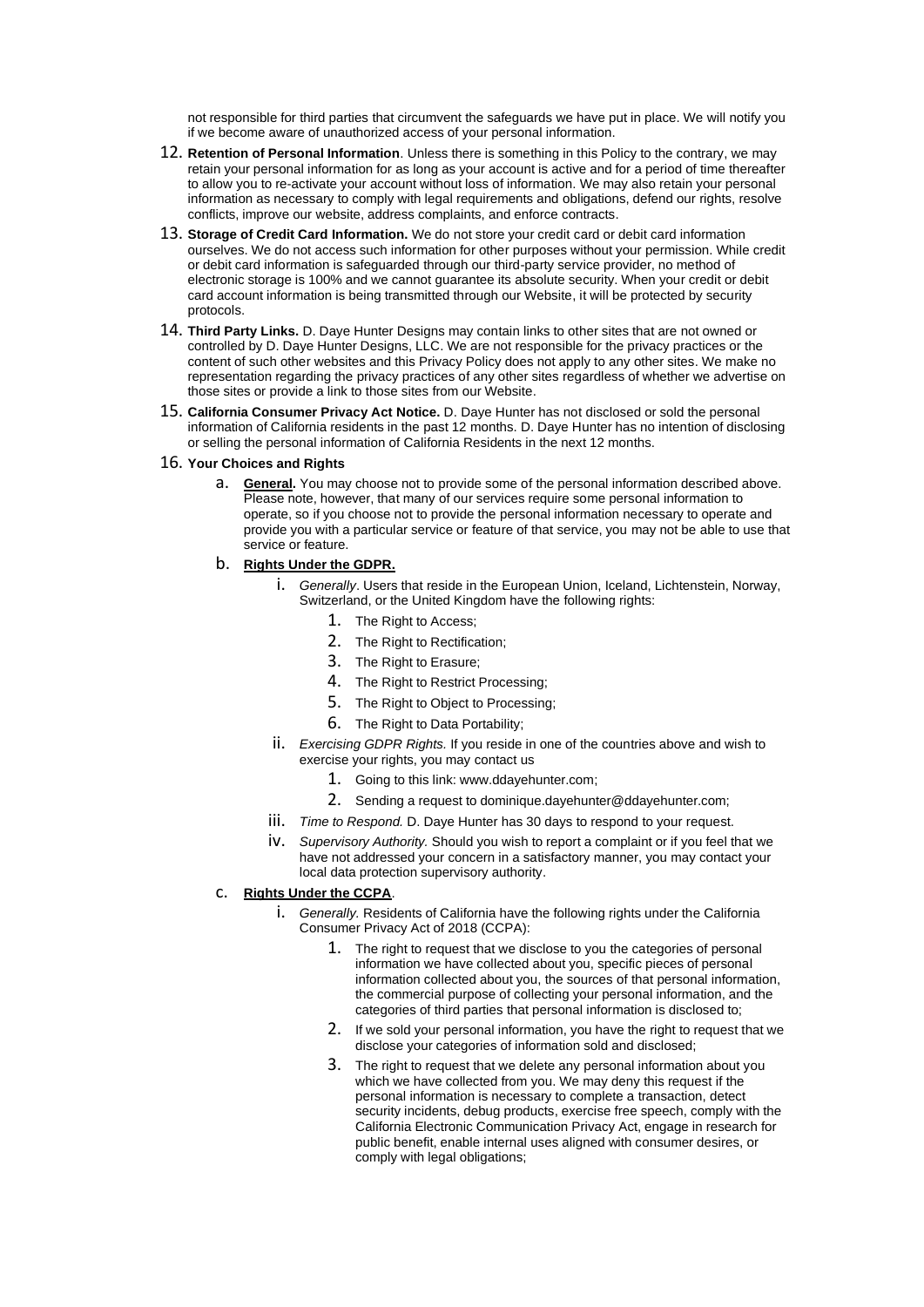- 4. The right to request that we correct any inaccurate personal information we have about you;
- 5. The right to Opt-out of the sale of your personal information; and
- 6. The right not to be discriminated against for exercising your consumer rights.
- ii. *Exercising CCPA Rights.* If you live in California and want to exercise your rights, you may contact us one of the following methods:
	- 1. Going to this link: www.ddayehunter.com;.
	- 2. Sending a request to dominique.dayehunter@ddayehunter.com;
- d. **Consent.** For any personal information that is collected, used or processed pursuant to your consent, you may withdraw your consent at any time by contacting us by one of the methods listed below. Withdrawal of your consent will not affect the use or collection of your personal information prior to your withdrawal. You may withdraw your consent by contacting us by one of the methods listed below.
- e. **Ability to Unsubscribe From Marketing Emails**. You may "opt-out" of electronic communications from us by emailing ddayehunterdesigns@gmail.com or any method described in the electronic communication. You may also contact us through the methods described below to unsubscribe from email communications..This applies to promotional communications and not administrative communications we feel are necessary to provide the services on the Website.
- f. **Sharing with Third Parties.** We do not automatically share your personal information with third party service providers without your consent, except for any such disclosures that are necessary to fulfill the services you contracted for with us to provide through the Website. All other disclosures to third party business service providers are only made through your affirmative actions, by indicating on the Website that you are interested in third party services. To prevent the disclosure of your personal information to these third party service providers, do not opt-in for the service.
- 17. **Corrections to Personal Information.** If you would like to update the information you have provided to us, please contact us via the method listed below.
- 18. **Do-Not-Track Requests.** "Do-Not-Track" is a web browser setting that sends a signal instructing the website not to track a user. D. Daye Hunter currently does not have a mechanism to respond to "Do-Not-Track" requests..
- 19. **Revisions**. This Privacy Policy may be revised from time to time. We will post any such changes to this page and may otherwise post other alerts on the Website or communicate such changes through email. If you disagree with any such changes, please cease using the Website. Continued use following the posting of any such changes indicates your acceptance of the changes. If we make any changes to this Privacy Policy that materially impact previously collected personal information about you, we will make reasonable efforts to provide notice and obtain consent to any such changes as may be required by law.
- 20. **Minors**. Minors under the age of 13 may not use the Website. We do not knowingly collect information from children under 13 years of age. Additionally, we recommend that users between the ages of 13 and 18 ask their parents for permission before sending any information about themselves to anyone over the Internet..
- 21. **Data Protection Officer.** The Data Protection Officer for the website is Dominique Hunter, who may be reached by phone at by email at dominique.dayehunter@ddayehunter.com.
- 22. **Terms of Use.** This Privacy Policy is subject to the terms contained in D. Daye Hunter's Terms of Use.
- 23. **Contact**. If you have any questions or concerns about this Policy or the way in which your personal information is handled, please contact us by email at dominique.dayehunter@ddayehunter.com.